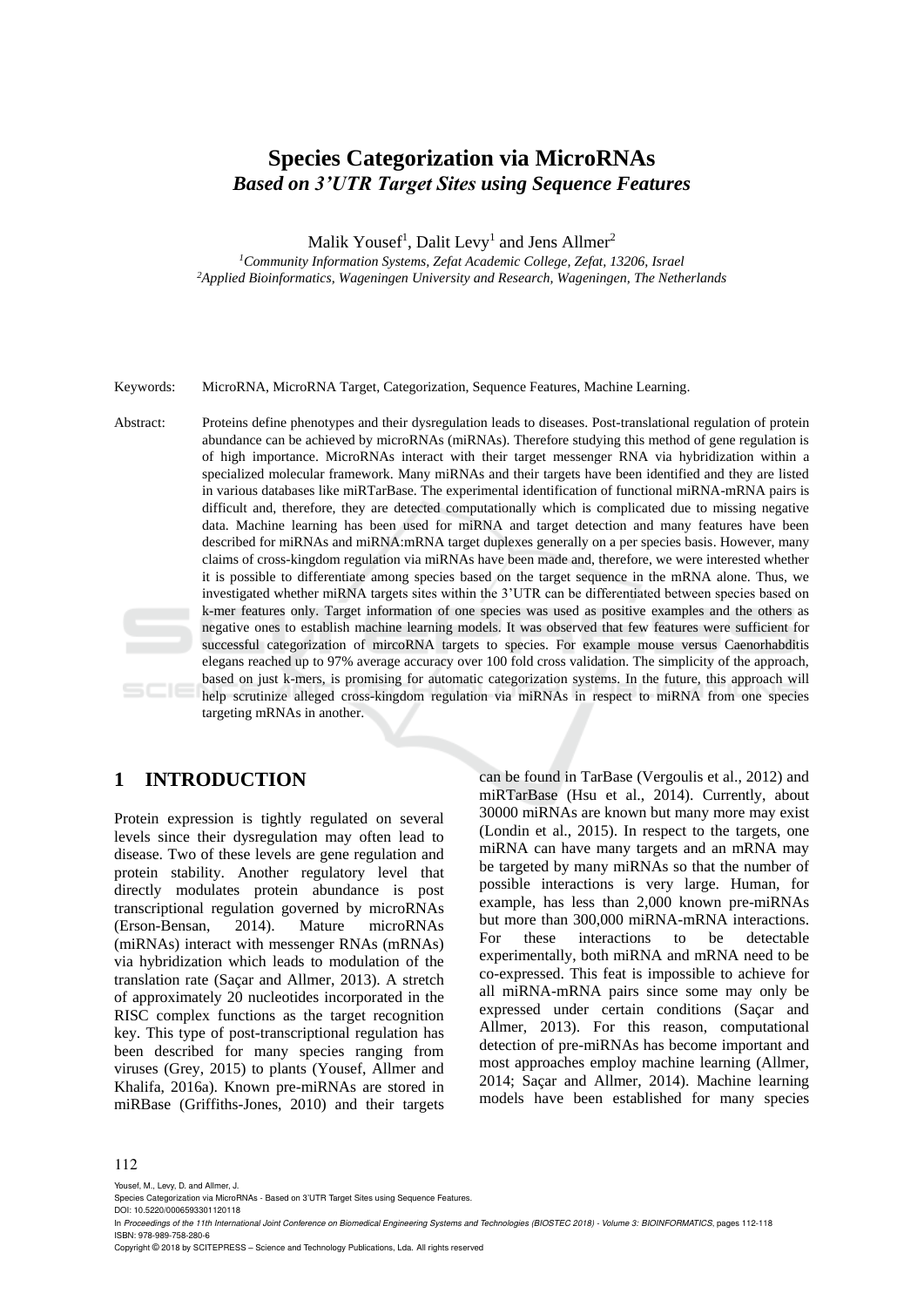among them for metazoan (Allmer and Yousef, 2012) and plants (Yousef, Allmer and Khalifa, 2016a) and they depend on the parameterization of the folded pre-miRNA's three dimensional structure (Sacar and Allmer, 2013). Many features have been described and we recently compared existing machine learning approaches and were able to show that an ensemble method is applicable to all species (Saçar Demirci, Baumbach and Allmer, 2017). This shows that some structural features universally describe miRNAs. On the other hand, sequence based features like k-mers and sequence motifs (Yousef, Allmer and Khalifa, 2016a), (Malik Yousef, Khalifa, et al., 2017) can be used to differentiate pre-miRNAs among species (Malik Yousef, Nigatu, et al., 2017). Selected features are, therefore, important when training machine learning classifiers to distinguish between positive (miRNAs or their targets) and negative examples. Generally, two-class classifications suffers from missing high quality negative examples (Khalifa et al., 2016) which is even worse when considering miRNA targets. There is no dataset holding the guarantee not to contain target sites for miRNAs which confounds their computational prediction (Hamzeiy, Allmer and Yousef, 2014). A viable approach to remove the dependency on negative data is to use one-class classification (Yousef, Allmer and Khalifa, 2016b). For the computational detection of miRNA targets(Peterson et al., 2014), generally the miRNA:mRNA duplex is considered. Some of the most commonly used features are seed match, conservation, free energy, and target site accessibility. For instance, NBmiRTar (Yousef et al., 2007) splits the duplex into two parts "seed" and "out-seed" and extracts a set of features from each. Among these features are the number of bulges, number of loops, and number of asymmetric loops. NBmiRTar also employs sequences features like kmers. Similarly, RFMirTarget (Mendoza et al., 2013) extracts alignment features that are assigned by miRanda (Enright et al., 2003), minimum free energy (MFE), and structural features (Watson-Crick matches, G:U wobble pair, gaps, mismatches).

In this study, we avoid the problem with missing negative data by using positive examples from one species as negative examples for another species. Thereby, training machine learning models that can differentiate among targets from different species. Since structural features are widely applicable and evolutionary stable, we use k-mers which are less stable and allow differentiation among relatively closely related species (Malik Yousef, Khalifa, et al., 2017; Malik Yousef, Nigatu, et al., 2017) which is in

line with previous reports of fast evolution within vertebrate, fly, and nematode 3'UTRs (Chen and Rajewsky, 2006). Accordingly, this study only considers 3'UTR target sites. Thus, it is our aim to differentiate between miRNA targets sites of one species by using another species as negative training data which means that positive and negative classes derived from known miRNA targets sites. There have been accounts of cross-kingdom regulation via miRNAs and we were able to reject some of them (Bağcı and Allmer, 2016), but on the other hand cross-kingdom regulation may occur in tightly coupled systems like viruses or intracellular parasites and their hosts (Saçar, Bağcı and Allmer, 2014; Saçar Demirci, Bağcı and Allmer, 2016). Machine learning models allowing the differentiation of miRNA targets among species add another line of evidence for the investigation of cross-kingdom regulation and we suggest that both miRNAs should fit the host species machine model (Malik Yousef, Nigatu, et al., 2017) as well as the targeting model (this study) to consider the regulation for experimental follow-up studies.

# **2 MATERIALS AND METHODS**

### **2.1 Datasets**

We downloaded all microRNAs' targets for all species available on miRTarbase (Release 6.0: Sept. 15, 2015) having 500 or more targets which included the species Caenorhabditis elegans (Cel), Mus musculus (Mmu), Homo sapiens (hsa), Rattus norvegicus (Rno), and Bos Taurus (Bta) (Table 1). All data can be considered positive examples for application in regular machine learning. However, to distinguish among species one species' positive data was utilized for training as positive examples while the other's positive data was used as negative training and testing examples.

Table 1: List of the species whose known miRNA:mRNA duplexes were used in this study and their amounts available on miRTarBase. Cleaning refers to clustering of reads and removing duplicates.

| Species | Number of target sites |
|---------|------------------------|
| Cel     | 4,029                  |
| Mmu     | 54,951                 |
| Hsa     | 317,542                |
| Rno     | 658                    |
| Bta     |                        |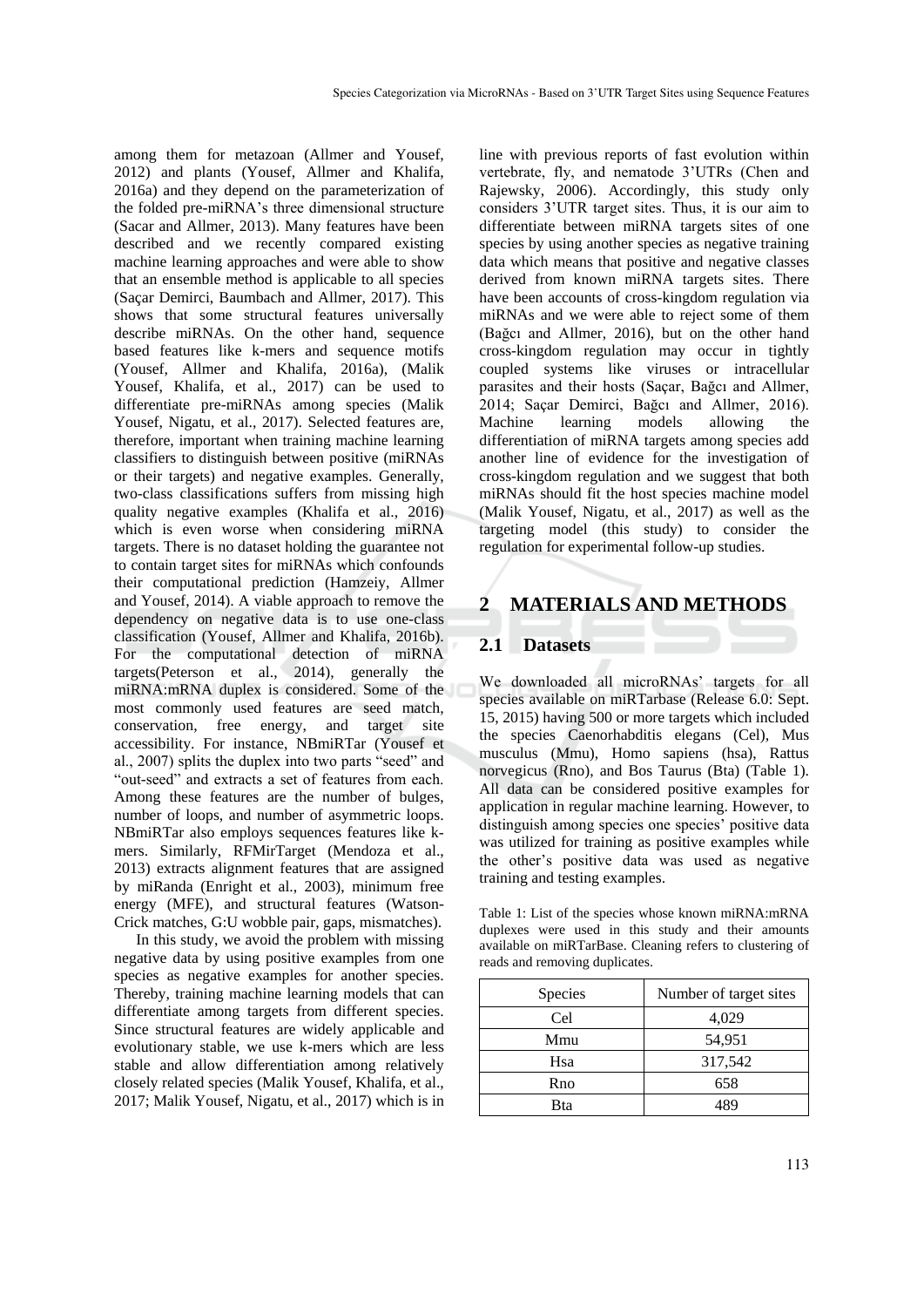MicroRNA target information on miRTarBase is presented as miRNA:mRNA duplexes (Figure 1). Here we only consider the lower part of the image which refers to the sequence within the 3'UTR.

```
3' gaUGGACGUGAUAUUCGUGAAAu 5'
miRNA
                           \frac{1}{2} \frac{1}{2} \frac{1}{2} \frac{1}{2} \frac{1}{2} \frac{1}{2} \frac{1}{2} \frac{1}{2} \frac{1}{2} \frac{1}{2} \frac{1}{2}Target 5' atGTTTG-ATTTTATGCACTTTg 3'
```
Figure 1: Example duplex structure of a miRNA and its target 3'UTR target site.

The set of 3'UTR target sites were filtered according to sequence similarity using USEARCH (Edgar, 2010) on the sequences of each species and also on a per species basis to ensure that there is no bias due to multiple identical target sequences. 74 similar sequences between Hsa and Mmu were detected and removed.

#### **2.2 Parameterization**

#### **2.2.1 K-mers and Feature Vector**

K-mers are short stretches of nucleotides of length k (also termed n-grams or words). Such sequencebased features were used for ab initio pre-miRNA detection, before, and may also be useful for target prediction (Yousef, Allmer and Khalifa, 2016b). Formally, a 1-mer is one element of the relevant alphabet, here {A, U, C, G}. A 2-mer can generate 16 different elements: AA, AC, …, UU. Higher k have also been used (Cakir and Allmer, 2010), but here we limited k to  $1 \le k \le 3$  leading to 84 features. As features k-mer frequencies were calculated from

the target sequences divided by the k-mers in the sequence given by len(sequence) -  $k + 1$ .

The feature vector thus consist of all k-mers ( $1 \le$  $k < 3$ ).

For the comparison study we have consider the results that we have published in previous studies based on k-mer and sequence motifs(M Yousef et al., 2017).

#### **2.2.2 Classification Approach**

Random Forest (RF, default settings of KNIME implementation were used) was used for classification in this study since it outperformed support vector machines (Vapnik, 1995), decision trees (DT), and Naive Bayes (NB) in preliminary tests. The classification approach was setup using the data analytics platform KNIME (Berthold et al., 2008). Models were trained and tested using 100 fold Monte Carlo cross validation (Xu and Liang, 2001) and in each fold of the cross validation the data were split into 80% training and 20% testing. During random selection, negative and positive examples were sampled in equal amounts since we showed that this approach is beneficial for model establishment in pre-miRNA detection (Sacar and Allmer, 2013). For each of the 100-fold Monte Carlo cross validation (MCCV) the performance was recorded.

### **2.2.3 Model Performance Evaluation**

For each established model we calculated a number of performance measures for the evaluation of the



Figure 2: Average accuracy for 100-fold MCCV in respect to number of selected features of k-mer. The x-axis is in log 2 format.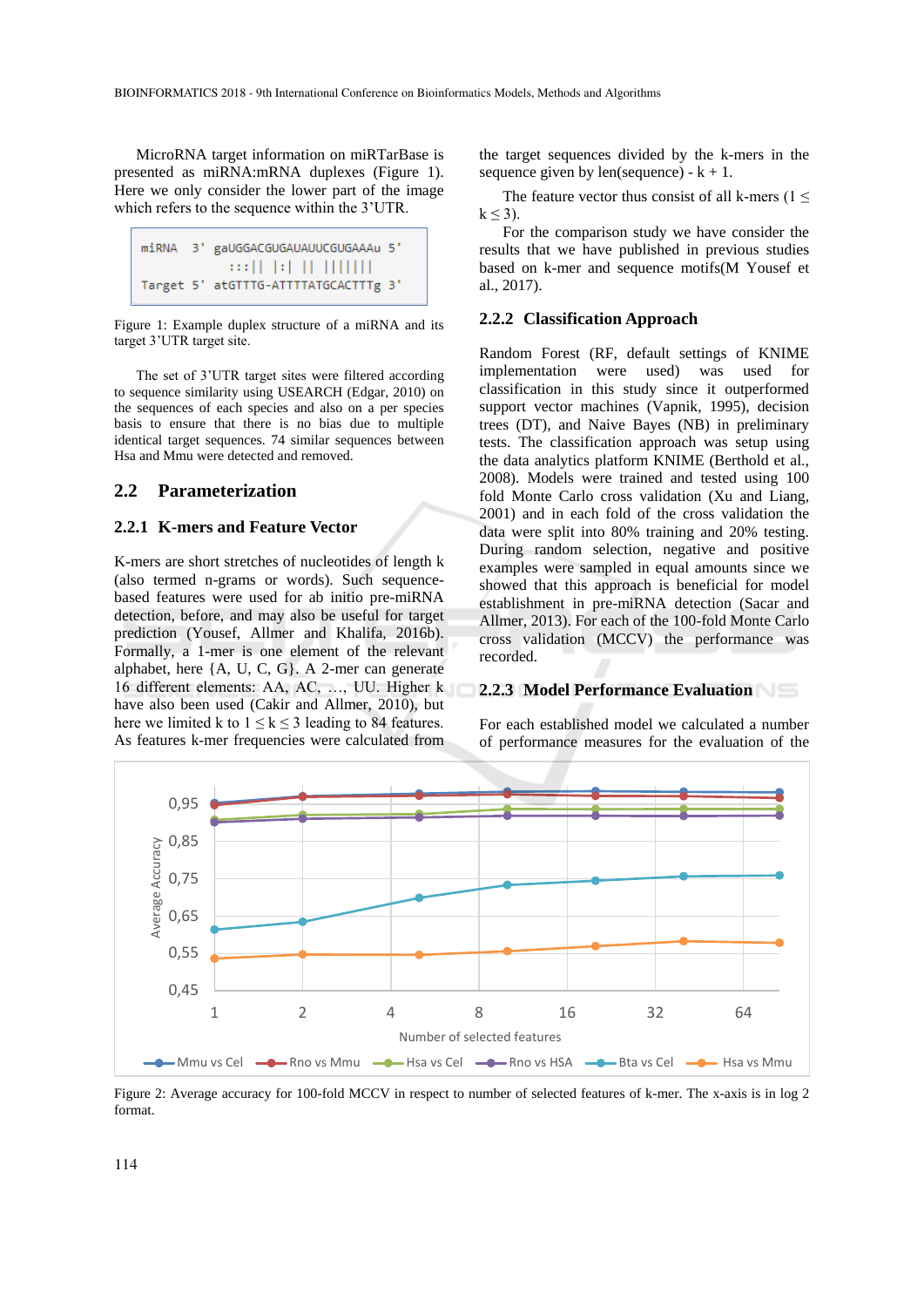classifier such as sensitivity, specificity and accuracy according to the following formulations (with TP: true positive, FP: false positive, TN: true negative, and FN referring to false negative classifications):

Sensitivity =  $TP / (TP + FN)$ ; (SE, Recall)

Specificity =  $TN / (TN + FP)$ ; (SP)

Precision = TP / (TP + FP); (PR)

F-Measure = 2 (PR  $*$  SE) / (PR + SE)

Accuracy  $(ACC) = (TP + TN) /$  $(TP + TN + FP + FN)$ 

 $MCC = (TP * TN - FP FN) /$ 

 $\sqrt{(TP + FP)(TP + FN)(TN + FN)(TN + FP)}$ ; Matthews Correlation Coefficient (Matthews, 1975).

All reported performance measures refer to the average of 100-fold MCCV.

### **3 RESULTS AND DISCUSSION**

The random forest classifier was used to establish machine learned models using an 80/20 split from random sampled and stratified training and testing data during 100-fold MCCV.

Table 2: Average performance of models trained for miRNA 3'UTR target site classification against one or the other species. Training/testing was performed with an 80/20 split at 100-fold MCCV for k-mers and motif comparing to k-mers only (this study).

|                  |          |      |           | k-mer && motif | k-mer only |           |              |  |  |
|------------------|----------|------|-----------|----------------|------------|-----------|--------------|--|--|
| <b>Species</b>   | Examples | δç   | F-Measure | <b>NCC</b>     | Ř          | F-Measure | <b>NCC</b>   |  |  |
| Mmu vs Cel       | 2233     | 0.97 | 0.97      | 0.95           | 1          | 1         | $\mathbf{1}$ |  |  |
| Rno vs Mmu       | 532      | 0.95 | 0.95      | 0.91           | 1          | 1         | 0.9          |  |  |
| Hsa vs Cel       | 2132     | 0.93 | 0.93      | 0.86           | 0.9        | 0.9       | 0.9          |  |  |
| Rno vs Hsa       | 532      | 0.91 | 0.91      | 0.83           | 0.9        | 0.9       | 0.8          |  |  |
| Bta vs Mmu       | 393      | 0.92 | 0.91      | 0.83           | 0.9        | 0.9       | 0.9          |  |  |
| Bta vs Hsa       | 393      | 0.89 | 0.89      | 0.78           | 0.9        | 0.9       | 0.8          |  |  |
| Bta vs Cel       | 393      | 0.78 | 0.78      | 0.57           | 0.8        | 0.8       | 0.5          |  |  |
| Rno vs Cel       | 532      | 0.76 | 0.75      | 0.52           | 0.7        | 0.7       | 0.5          |  |  |
| Rno vs Bta       | 393      | 0.66 | 0.65      | 0.32           | 0.6        | 0.6       | 0.2          |  |  |
| Hsa vs Mmu       | 2083     | 0.6  | 0.57      | 0.19           | 0.6        | 0.6       | 0.2          |  |  |
| Bta & Rno vs Cel |          |      |           |                | 0.7        | 0.7       | 0.5          |  |  |
| Bta & Rno vs Mmu |          |      |           |                | 1          | 1         | 0.9          |  |  |
| Bta & Rno vs Hsa |          |      |           |                | 0.9        | 0.9       | 0.8          |  |  |

In general we used all the 85 k-mer features but tested the number of features that should optimally be used for classification (figure 1). For many tests even low number of features led to relatively good results. As seen from Figure 1 it is possible to achieve similar results when using few features (1 vs. 2) and that after using more than 5 features not much performance can be gained by adding further features. The list of top k-mer features are listed in Table 4 on a per experiment basis.

The feature sets consisting of 84 k-mer features were then used to establish models to differentiate between miRNA 3'UTR target sites between species (Yousef, Khalifa, Acar, and Allmer, 2017)

Table 2 indicates that distantly related species (Figure 3) are easier to differentiate using the trained models. Examples are Mmu vs Cel, Hsa vs Cel, Bta vs Cel, and Rno vs Cel. However, Rno vs Mmu which are the perhaps most closely related species (Figure 3) in this study achieved an unexpectedly high accuracy whereas Hsa vs Mmu and Rno vs Bta were according to expectations. We attribute the high accuracy when distinguishing between Rno and Mmu or Hsa to the comparably low number of available examples for Rno.

Additionally we have tested multi-class classification using KNIME (Berthold et al., 2008) based on WEKA 3.7 (Hall et al., 2009) employing the one-to-one method and balancing the data set considering 700 examples for training and 200 for testing from each dataset. By combining Bta and Rno and Hsa and Mmu. The results are shown in Table 3 showing an overall accuracy of 78%.

Table 3: multi-class classification results for Bta combined with Rno (Bta and Rno) and Hsa combined with Mmu (Hsa and Mmu). Since motifs were found to be sufficient in our previous work (Malik Yousef, Khalifa, et al., 2017), the computationally expensive motif calculations for the new data were not performed in this study (gray cells).

|                  | <b>ACC</b> | $F-$<br>measure | <b>SP</b> | SЕ   | <b>PR</b> |
|------------------|------------|-----------------|-----------|------|-----------|
| <b>BtaandRno</b> |            | 0.68            | 0.87      | 0.65 | 0.72      |
| HsaandMmu        |            | 0.92            | 0.95      | 0.93 | 0.91      |
| Cel              |            | 0.73            | 0.84      | 0.76 | 0.71      |
| Overall          | 0.78       |                 |           |      |           |

According to the results in (Yousef, Khalifa, Acar, and Allmer, 2017) both Rno and Mmu may contain foreign examples in their datasets such that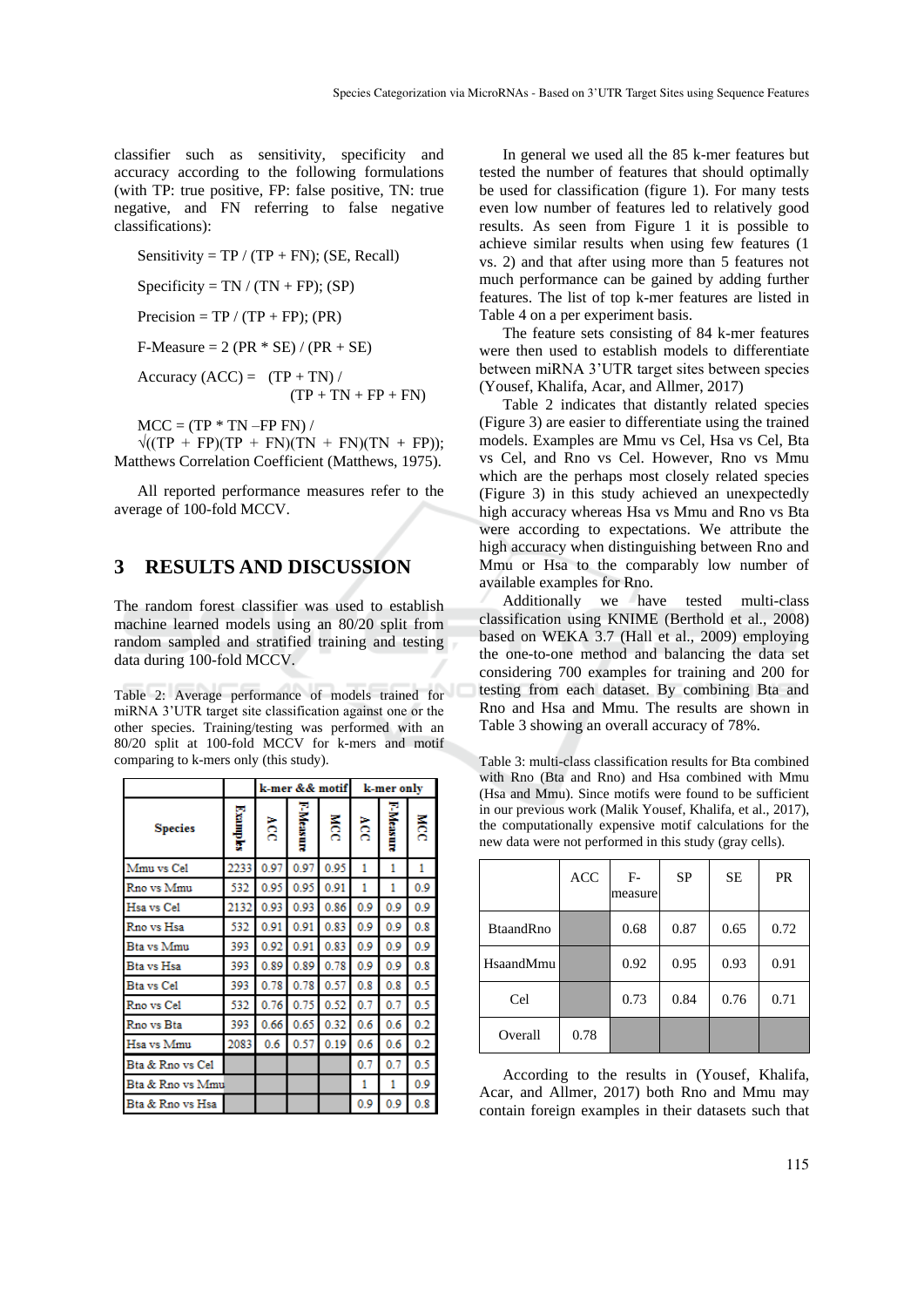

Figure 3: Phylogenetic relationship among organisms and groups used in this study was established using phyloT (http://phylot.biobyte.de). Itol (http://itol2.embl.de/) was used to create this graph (Leutnic and Bork, 2011).

| Hsa vs Mmu |   | 볿<br>Rmo vs. |             | 3<br>Rmo vs |              | 3<br>Burs   |                | .<br>Ha<br>ř<br>ġ |     | <b>Btavs</b> Mmu |     | å<br>ř<br>å |     | 3<br>Hsavs |     | Mmm<br>Rmo vs |               | 3<br>Mmm <sub>T8</sub> |          |  |
|------------|---|--------------|-------------|-------------|--------------|-------------|----------------|-------------------|-----|------------------|-----|-------------|-----|------------|-----|---------------|---------------|------------------------|----------|--|
| k-mer      | 먈 | k-mer        | υ<br>e      | k-mer       | 은            | k-mar       | 읩              | kmer              | 흽   | kmer             | 먈   | k-mer       | 먈   | kmer       | 멷   | kamar         | 읩             | <b>Lemmer</b>          | υ<br>e   |  |
| UGC        | 0 | CCU          | 0           | CUG         | 0            | G           | $\mathbf{0}$   | UG                | 0.3 | UG               | 0.5 | UG          | 0.4 | U          | 0.6 | UG            | 0.6           | U                      | 0.8      |  |
| CUG        | 0 | GUC          | 0           | G           | 0            | AG          | $\mathbf{0}$   | cu                | 0.3 | CU               | 0.5 | CU          | 0.4 | AU         | 0.6 | CU            | 0.5           | с                      | 0.8      |  |
| CA         | 0 | AA           | 0           | AU          | 0            | <b>CUG</b>  | $\overline{0}$ | GA                | 0.3 | G                | 0.4 | G           | 0.4 | UG         | 0.6 | G             | 0.5           | Α                      | 0.8      |  |
| GC         | 0 | AAG          | 0           | U           | 0            | CG          | $\mathbf{0}$   | AG                | 0.3 | CA               | 0.4 | CA          | 0.4 | G          | 0.6 | CA            | 0.5           | UG                     | 0.8      |  |
| CU         | 0 | GAA          | 0           | $_{\rm GC}$ | 0            | U           | $\mathbf{0}$   | AU                | 0.3 | AG               | 0.4 | UU          | 0.4 | Α          | 0.6 | GU            | 0.5           | G                      | 0.8      |  |
| ACU        | 0 | G            | 0           | UU          | 0            | UC          | $\mathbf 0$    | CА                | 0.3 | AU               | 0.4 | AU          | 0.3 | с          | 0.6 | AU            | 0.5           | AU                     | 0.8      |  |
| GCU        | 0 | с            | 0           | <b>UCG</b>  | 0            | $_{\rm GC}$ | $\mathbf{0}$   | G                 | 0.3 | GA               | 0.4 | c           | 0.3 | UU         | 0.6 | UU            | 0.5           | UU                     | 0.8      |  |
| CUU        | 0 | $_{\rm cc}$  | 0           | $_{\rm CG}$ | $\mathbf 0$  | UCG         | $\mathbf{0}$   | AA                | 0.3 | GU               | 0.4 | GU          | 0.3 | CU         | 0.6 | Α             | 0.5           | CU                     | 0.8      |  |
| CG         | 0 | Α            | 0           | AG          | 0            | AAG         | 0.             | AC                | 0.3 | AC               | 0.4 | UC          | 0.3 | UC         | 0.6 | UC            | $0.5 -$       | CA.                    | 0.7      |  |
| ACA        | 0 | AAA          | 0           | UUU         | $\mathbf{0}$ | UUC         | 01             | GU                | 0.3 | AA               | 0.4 | AC          | 0.3 | CA         | 0.6 | AG            | 0.5           | UC                     | $_{0.7}$ |  |
| C          | 0 | AAC          | $\mathbf 0$ | UG          | 0            | UG          | $\overline{0}$ | UU                | 0.2 | GC               | 0.4 | AG          | 0.3 | GU         | 0.5 | AC            | $0.5^{\circ}$ | GU                     | 0.7      |  |
| <b>GUA</b> | 0 | AAU          | 0           | GG          | 0            | CAG         | $\mathbf{0}$   | GC                | 0.2 | UA               | 0.4 | GA          | 0.3 | UA         | 0.5 | GА            | 0.4           | UA                     | 0.7      |  |
| CAU        | 0 | AC           | 0           | UUC         | 0            | UU          | $\mathbf{0}$   | UC                | 0.2 | UC               | 0.4 | UA          | 0.3 | AC         | 0.5 | UA            | 0.4           | AC                     | 0.7      |  |
| AUG        | 0 | ACA          | 0           | UGG         | $\bf{0}$     | UGG         | 0              | UA                | 0.2 | GG               | 0.3 | GC          | 0.3 | AA         | 0.5 | GC            | 0.4           | AA                     | 0.7      |  |
| Α          | 0 | ACC          |             | UC          | 0            | UUU         | $\mathbf{0}$   | GG                | 0.2 | U                | 0.3 | AA          | 0.3 | GC         | 0.5 | AA            | 0.4           | AG                     | 0.6      |  |

Table 4: Top 15 k-mer for each experiments. The top k-mer sorted by information gain (IG) for Mmu vs. Cel.

they 1) become different from each other and 2) do not fit to the general expectation. For Mmu we previously discovered that filtering their premiRNAs by a very simple measure (RPM  $> 100$ ) leads to a 10% increase in average model accuracy for pre-miRNA detection (Saçar Demirci, Baumbach and Allmer, 2017). It seems likely, that the effect of this may be even more pronounced in dependent datasets like miRNA targets since pre-miRNAs that are not likely true lead to targets which are impossibly true. Furthermore, each miRNA can have many similar but not identical target sites which may further increase the effect thereby strongly affecting classification accuracy.

#### **3.1 Top K-mer Features**

For each experiment we have used information gain (IG) in order to rank the k-mer features. The top 15 k-mer are listed in Table 4 sorted by IG values for Mmu vs. Cel. It is interesting to observe that for distant species like Mmu and Cel high IG values can be achieved whereas for closely related species like Hsa vs. Mmu this is not possible.

Table 5 shows the similarity between the 6 experiments top 15 k-mer features (excluding 4 experiments that the feature are not relevant and considered as random with IG value close to zero). It can be observed that for similar combination of species like Bta vs. Mmu and Hsa, respectively, similar features are selected. For Hsa vs. Cel and Bta vs. Mmu this is not the case and the similarity among top 15 features is much lower.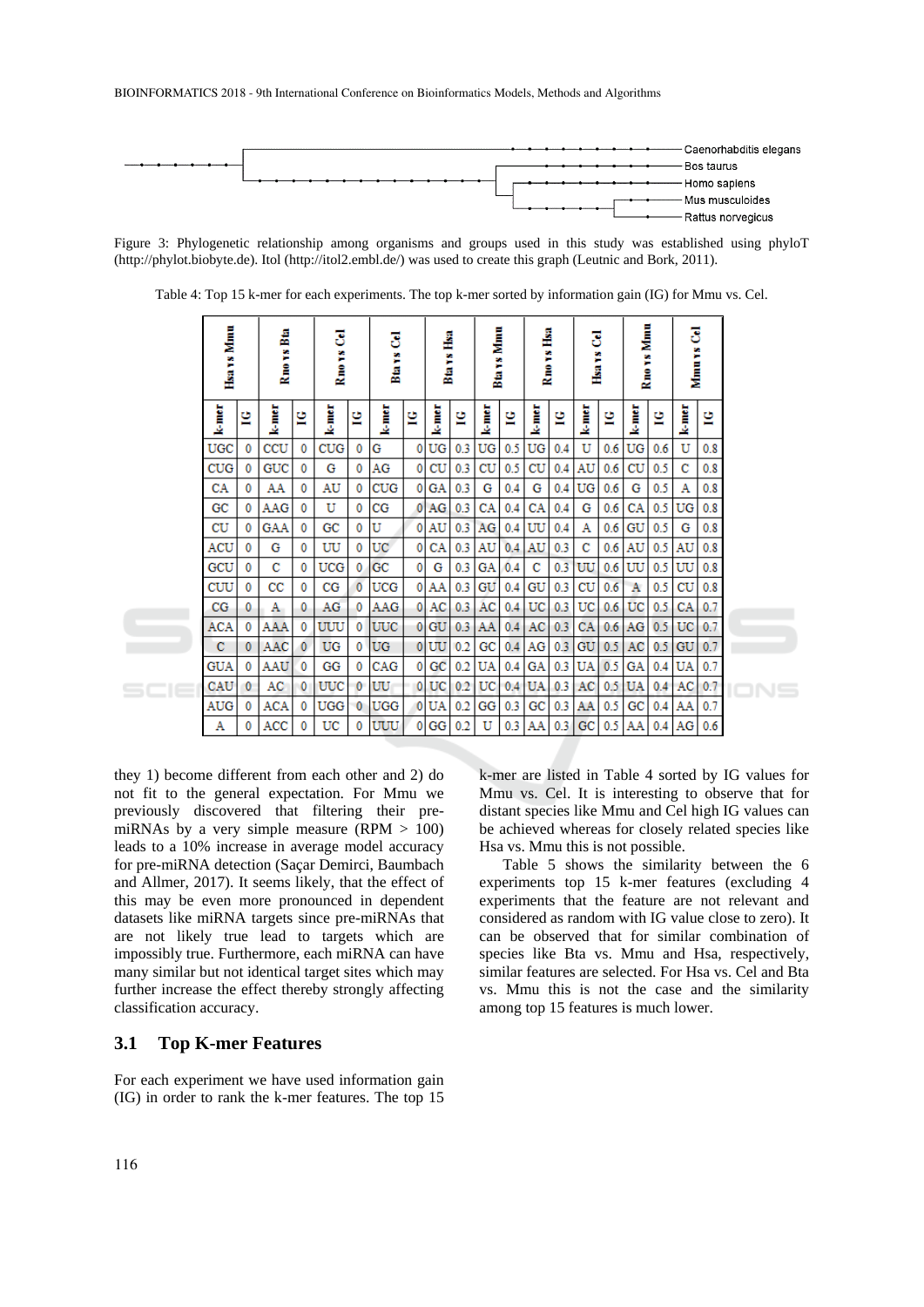|             | Mmu       | Rno       | Hsa       | Rno       | <b>Bta</b> | <b>Bta</b> |
|-------------|-----------|-----------|-----------|-----------|------------|------------|
|             | <b>VS</b> | <b>VS</b> | <b>VS</b> | <b>VS</b> | <b>VS</b>  | <b>VS</b>  |
|             | Cel       | Mmu       | Cel       | Hsa       | Mmu        | Hsa        |
| Mmu         |           | 0.85      | 0.95      | 0.90      | 0.80       | 0.85       |
| <b>VS</b>   |           |           |           |           |            |            |
| Cel         |           |           |           |           |            |            |
| Rno         |           |           | 0.80      | 0.90      | 0.90       | 0.85       |
| VS          |           |           |           |           |            |            |
| Mmu         |           |           |           |           |            |            |
| Hsa         |           |           |           | 0.80      | 0.75       | 0.80       |
| <b>VS</b>   |           |           |           |           |            |            |
| Cel         |           |           |           |           |            |            |
| Rno         |           |           |           |           | 0.80       | 0.90       |
| <b>VS</b>   |           |           |           |           |            |            |
| Hsa         |           |           |           |           |            |            |
| <b>B</b> ta |           |           |           |           |            | 0.90       |
| <b>VS</b>   |           |           |           |           |            |            |
| Mmu         |           |           |           |           |            |            |

Table 5: Similarity of the top 15 k-mer among the different experiments. The similarity is the number of common features divided by 15.

# **4 CONCLUSIONS**

MicroRNAs are recognized as important regulatory agents. Their action allows fine-tuning of gene expression with a many to many relationship between miRNAs and their targets. Machine learning has become an important tool for miRNA and miRNA target detection despite missing quality guarantee for negative data (Allmer and Yousef, 2012). MicroRNA targets often fall within the 3'UTRs of known genes. The focus of this study is on performing species categorization employing only k-mer features and considering only 3'UTR microRNA target sites. In our previous study (M Yousef et al., 2017) we have shown that using k-mer and motif features was successful for model establishment considering the 3'UTR target sites only. Here we compare our previous approach of using just k-mer against motif combined with k-mer in order to allow for development of future automated systems which need easy to calculate features. The results show that the current approach is successful and in most experiments even slightly better. Moreover, the simplicity of the model that based on just-k-mers is a promising approach for future automatic categorization system and also simple for interpretation. This work is especially important when computationally detecting miRNAs since it allows to add significance to predicted targets which should fit the species specific model.

In addition, we have previously shown that premiRNAs can be categorized into species (Malik Yousef, Khalifa, et al., 2017; Malik Yousef, Nigatu, et al., 2017). Together, these lines of evidence can be used to add confidence to computationally detected miRNAs. Additionally, alleged crosskingdom regulation via miRNAs should be checked with this approach to avoid propagation of spurious results (Bağcı and Allmer, 2016).

## **ACKNOWLEDGEMENTS**

The work was supported by the Zefat academic college for MY and DL.

## **REFERENCES**

- Allmer, J. (2014) 'Computational and bioinformatics methods for microRNA gene prediction.', *Methods in molecular biology (Clifton, N.J.)*, 1107, pp. 157–75. doi: 10.1007/978-1-62703-748-8\_9.
- Allmer, J. and Yousef, M. (2012) 'Computational methods for ab initio detection of microRNAs.', *Frontiers in genetics*, 3, p. 209. doi: 10.3389/fgene.2012.00209.
- Bağcı, C. and Allmer, J. (2016) 'One Step Forward, Two Steps Back; Xeno-MicroRNAs Reported in Breast Milk Are Artifacts', *PLOS ONE*. Edited by V. Scaria, 11(1), p. e0145065. doi: 10.1371/journal.pone. 0145065.
- Berthold, M. R. *et al.* (2008) 'KNIME: The Konstanz Information Miner', in *SIGKDD Explorations*, pp. 319–326. doi: 10.1007/978-3-540-78246-9\_38.
- Cakir, M. V. and Allmer, J. (2010) 'Systematic computational analysis of potential RNAi regulation in Toxoplasma gondii', in *Health Informatics and Bioinformatics (HIBIT), 2010 5th International Symposium on*. Ankara, Turkey: IEEE, pp. 31–38. doi: 10.1109/HIBIT.2010.5478909.
- Chen, K. and Rajewsky, N. (2006) 'Deep conservation of microRNA-target relationships and 3???UTR motifs in vertebrates, flies, and nematodes', in *Cold Spring Harbor Symposia on Quantitative Biology*, pp. 149– 156. doi: 10.1101/sqb.2006.71.039.
- Edgar, R. C. (2010) 'Search and clustering orders of magnitude faster than BLAST', *Bioinformatics*, 26(19), pp. 2460–2461. doi: 10.1093/bioinformatics/ btq461.
- Enright, A. J. *et al.* (2003) 'MicroRNA targets in Drosophila.', *Genome biology*, 5(1), p. R1. doi: 10.1186/gb-2003-5-1-r1.
- Erson-Bensan, A. E. (2014) 'Introduction to microRNAs in biological systems.', *Methods in molecular biology (Clifton, N.J.)*, 1107, pp. 1–14. doi: 10.1007/978-1- 62703-748-8\_1.
- Grey, F. (2015) 'Role of microRNAs in herpesvirus